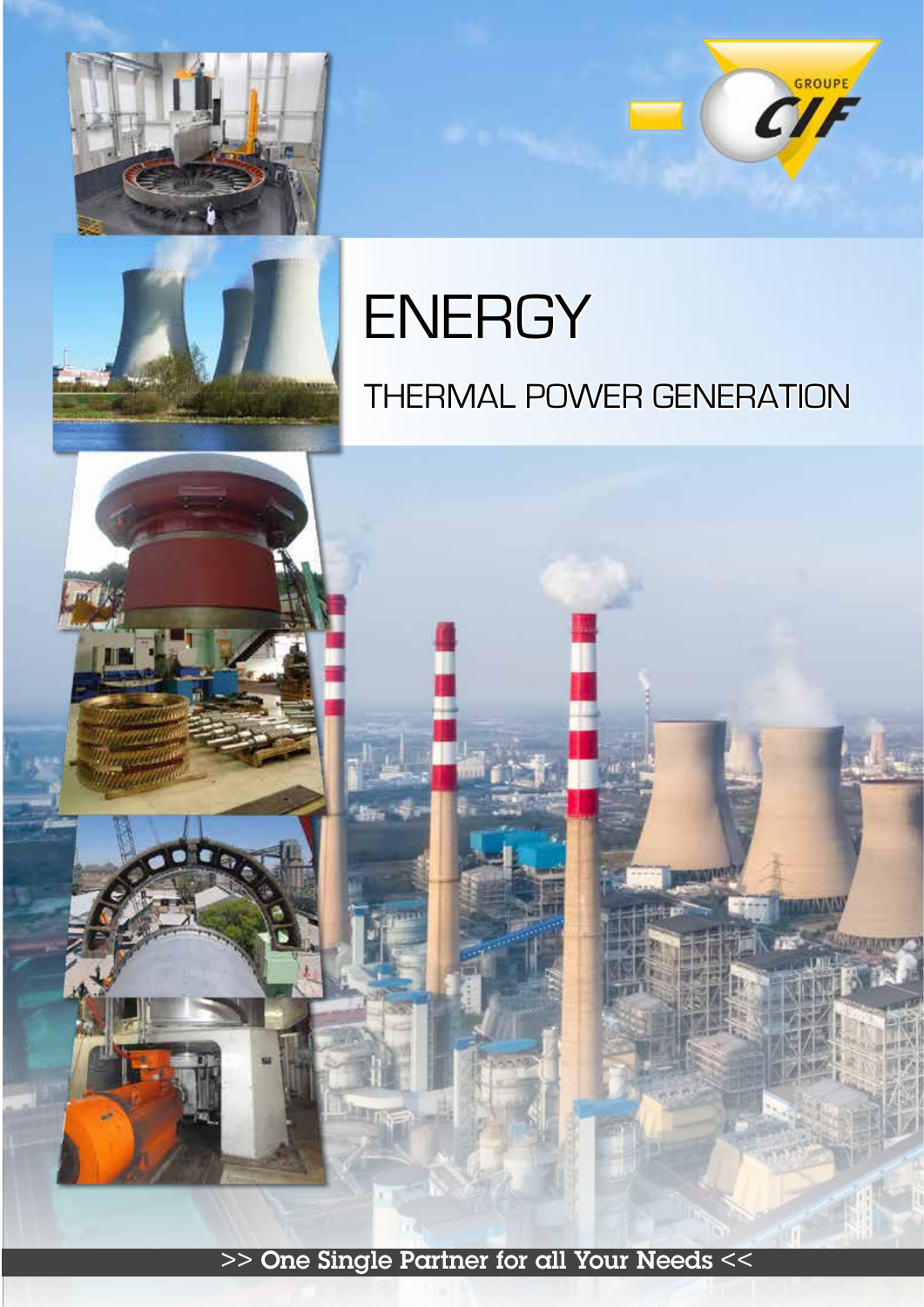# **Vertical Mills**

## **PLANETARY GEARBOXES**

#### **Rollerex®**

**Power from 150 à 3500 kW**



**Planetary reducer for vertical mill drives**



**for vertical mill drives**



**Rollerex® Neo**



#### **WORMGEARS**



**Worm wheels Worm screws**





**BALL & RACE MILL**



**Worm wheels: within a diameter range of 50 to 3000 mm Worm screws: up to a diameter of 420 mm**

### **VARIOUS PRODUCTS**





**Rollers, Balls,**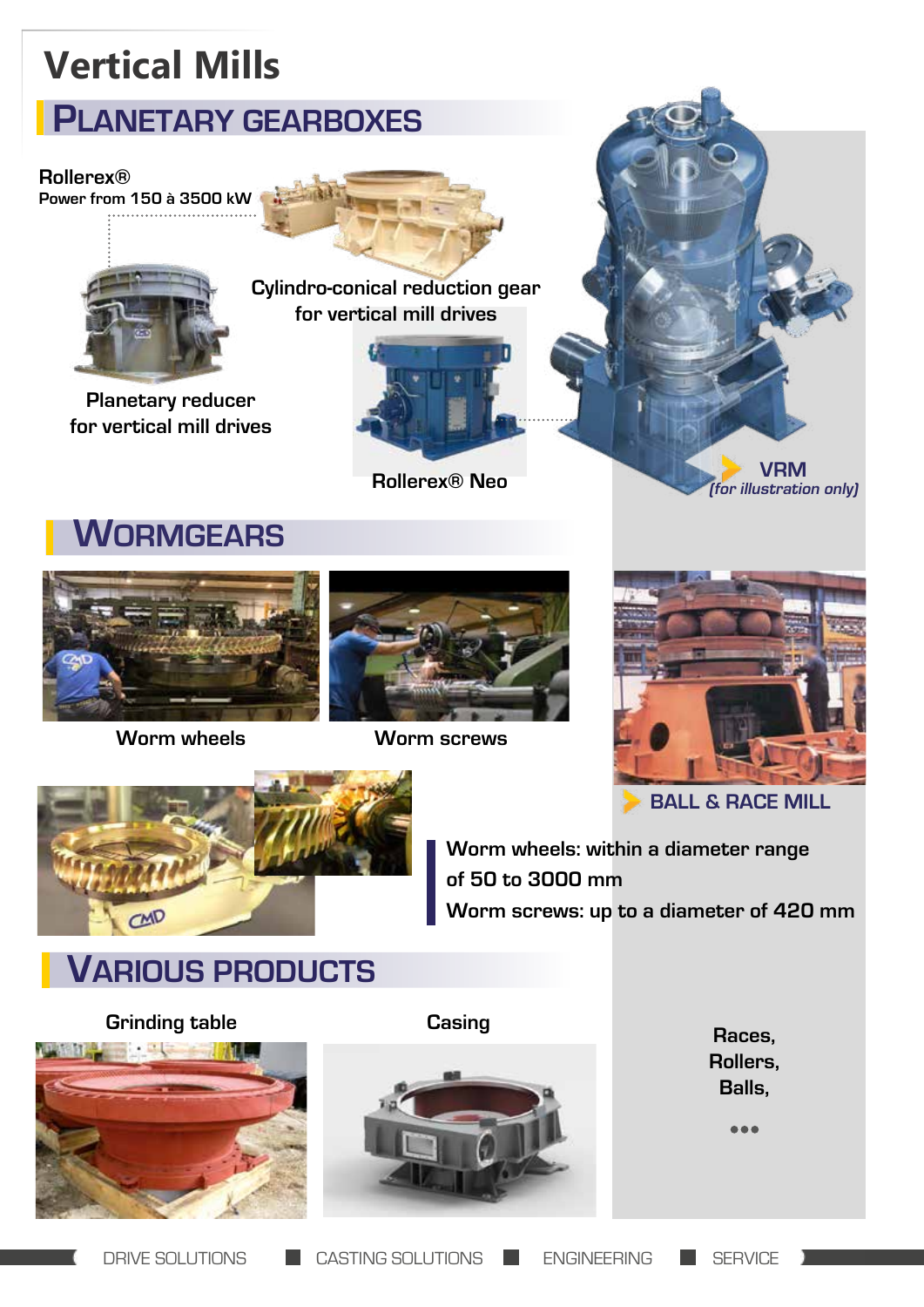# **Horizontal Mills**









# **Engineering l Service**





**Cross-checking dimension**



**100% Drop-in replacement**



**3D measuring machine for large-size XXL workpieces**